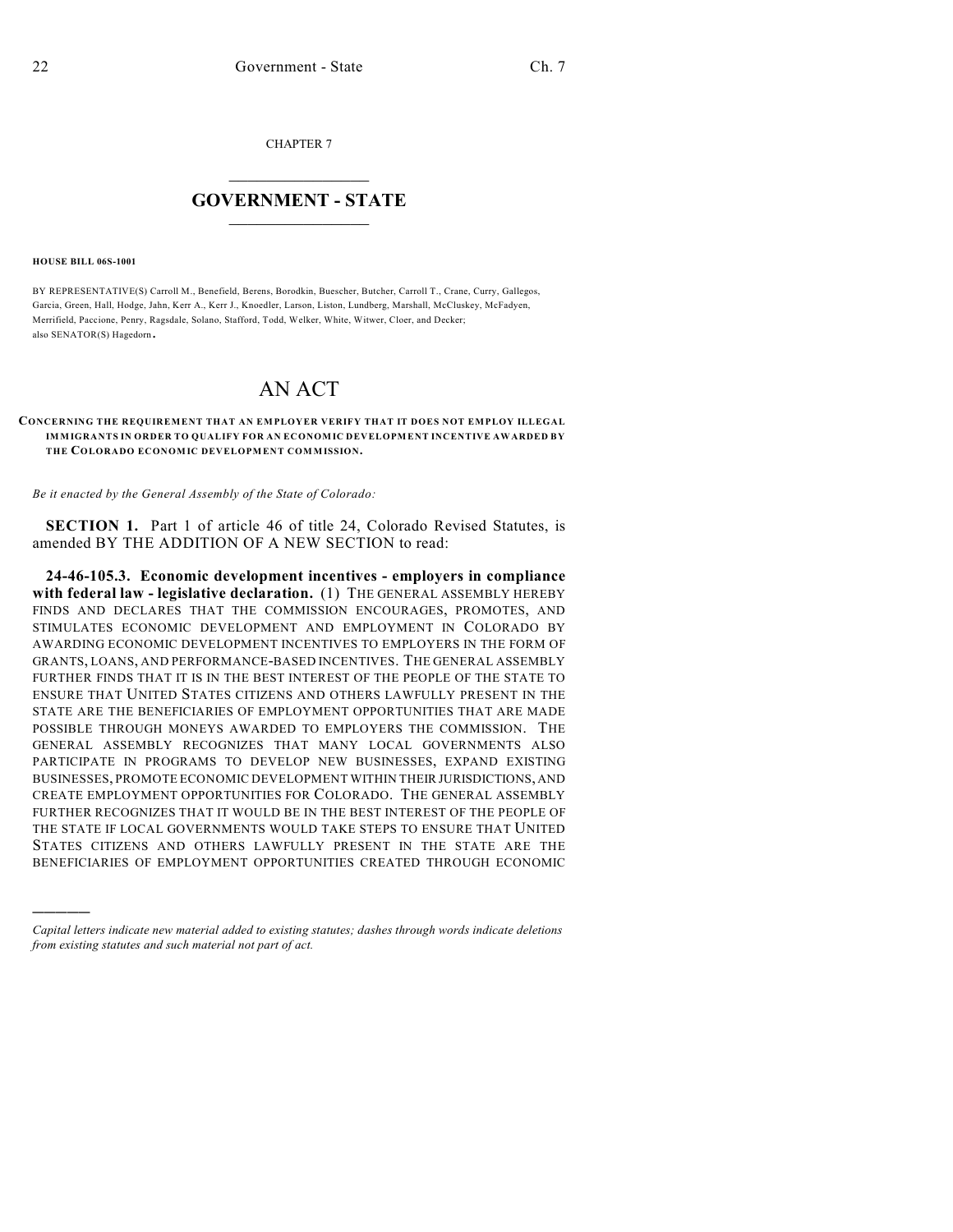## Ch. 7 Government - State 23

DEVELOPMENT INCENTIVES OFFERED AT THE LOCAL LEVEL. THEREFORE, THE GENERAL ASSEMBLY HEREBY ENCOURAGES ALL LOCAL GOVERNMENTS THAT PARTICIPATE IN ECONOMIC DEVELOPMENT INCENTIVE PROGRAMS TO DEVELOP STANDARDS TO ENSURE THAT ALL EMPLOYERS WHO ARE AWARDED ECONOMIC DEVELOPMENT INCENTIVES EMPLOY ONLY UNITED STATES CITIZENS OR PEOPLE WHO ARE LAWFULLY PRESENT IN THE STATE AND HAVE THE AUTHORITY TO WORK.

(2) IN ADDITION TO THE REQUIREMENTS SPECIFIED FOR ANY EMPLOYER TO RECEIVE A GRANT, LOAN, PERFORMANCE-BASED INCENTIVE, OR OTHER ECONOMIC DEVELOPMENT INCENTIVE PURSUANT TO THE PROVISIONS OF THIS ARTICLE, AN EMPLOYER SHALL BE IN COMPLIANCE WITH THE PROVISIONS OF 8 U.S.C. SEC. 1324a IN ORDER TO BE ELIGIBLE TO RECEIVE SUCH ECONOMIC DEVELOPMENT INCENTIVE. THE COMMISSION SHALL DEVELOP A PROCEDURE BY WHICH AN EMPLOYER THAT RECEIVES AN ECONOMIC DEVELOPMENT INCENTIVE PURSUANT TO THIS ARTICLE SHALL PROVIDE PROOF TO THE COMMISSION THAT EACH EMPLOYEE EMPLOYED BY THE EMPLOYER WITHIN THE UNITED STATES IS A UNITED STATES CITIZEN OR, IF NOT A UNITED STATES CITIZEN, IS LAWFULLY PRESENT IN THE STATE AND AUTHORIZED TO WORK.

(3) DURING THE PROCESS OF AWARDING A GRANT, LOAN, PERFORMANCE-BASED INCENTIVE, OR OTHER ECONOMIC DEVELOPMENT INCENTIVE TO AN EMPLOYER, THE COMMISSION SHALL HAVE THE DISCRETION TO DETERMINE WHEN TO VERIFY THAT THE EMPLOYER IS IN COMPLIANCE WITH THE PROVISIONS OF 8 U.S.C. SEC. 1324a.

(4) IF THE COMMISSION DETERMINES THAT AN EMPLOYER WHO RECEIVES AN ECONOMIC DEVELOPMENT INCENTIVE PURSUANT TO THIS ARTICLE IS NOT IN COMPLIANCE WITH THE PROVISIONS OF 8 U.S.C. SEC. 1324a, OR IS UNABLE TO PROVE THAT IT IS IN COMPLIANCE WITH THE REQUIREMENTS OF 8 U.S.C. SEC.1324a, THE COMMISSION SHALL NOTIFY THE EMPLOYER BY CERTIFIED MAIL OF THE COMMISSION'S DETERMINATION OF NONCOMPLIANCE. THE EMPLOYER SHALL REPAY THE TOTAL AMOUNT OF MONEY RECEIVED AS AN ECONOMIC DEVELOPMENT INCENTIVE TO THE COMMISSION WITHIN THIRTY DAYS OF RECEIPT OF THE NOTICE.

(5) NOTWITHSTANDING THE PROVISIONS OF THIS ARTICLE, ANY EMPLOYER THAT HAS BEEN ISSUED A NOTICE OF NONCOMPLIANCE PURSUANT TO SUBSECTION (4) OF THIS SECTION SHALL BE INELIGIBLE TO QUALIFY FOR A GRANT, LOAN, PERFORMANCE-BASED INCENTIVE, OR OTHER ECONOMIC DEVELOPMENT INCENTIVE AWARDED PURSUANT TO THIS ARTICLE FOR FIVE YEARS AFTER THE DATE THAT THE EMPLOYER HAS REPAID THE COMMISSION IN FULL PURSUANT TO THE REQUIREMENTS OF SUBSECTION (4) OF THIS SECTION.

(6) UPON DETERMINATION THAT AN EMPLOYER IS INELIGIBLE TO RECEIVE AN ECONOMIC DEVELOPMENT INCENTIVE PURSUANT TO THIS SECTION, THE COMMISSION SHALL ALLOW THE EMPLOYER TO APPEAR AT A HEARING BEFORE THE COMMISSION AND TO ESTABLISH PROOF THAT THE EMPLOYER IS IN COMPLIANCE WITH THE PROVISIONS OF 8 U.S.C. SEC. 1324a. THE COMMISSION SHALL SATISFY THE REQUIREMENTS OF THIS SUBSECTION (6) WITHIN EXISTING RESOURCES.

(7) THIS SECTION SHALL BE ENFORCED WITHOUT REGARD TO RACE, RELIGION, GENDER, ETHNICITY, OR NATIONAL ORIGIN.